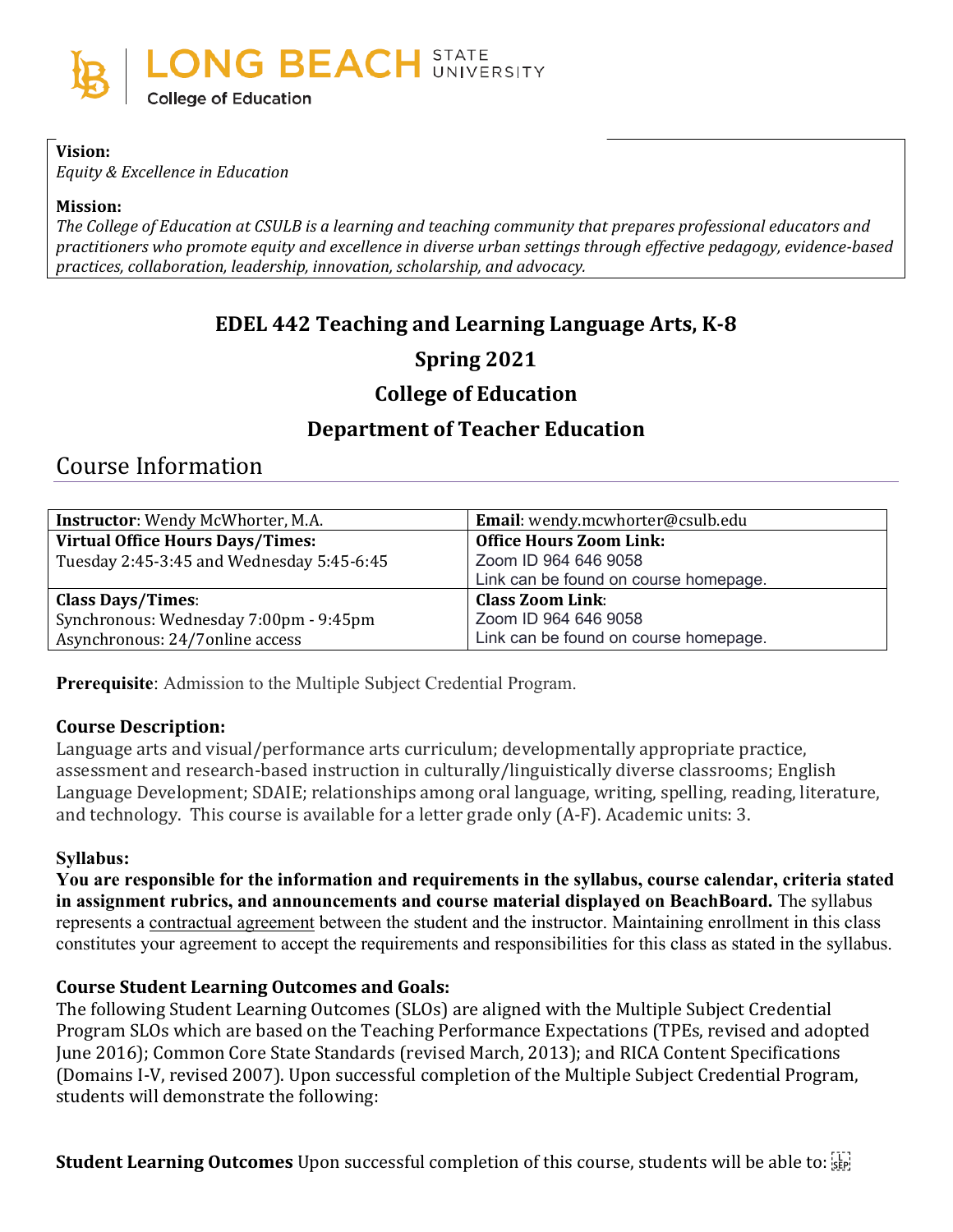# **SLO 1- Lesson Design and Assessment**

- Create a lesson plan that is clear, complete, and standards-based (TPE 3.1)
- Create a lesson plan that includes an appropriate three-part objective (content, level of cognition, proving behavior) (TPEs 3.3, 4.1, 5.8)
- Create a lesson plan that includes a formative assessment tool and clear plan for summative assessment that allows students to demonstrate mastery in a variety of ways (TPE 3.4, 5.1)
- Create a lesson plan that includes a step-by-step approach to the instructional sequence, procedures aligned with the lesson objective and appropriate task analysis (TPE 4.4)
- Create a lesson plan that includes plans for engaging students, modeling, active participation, and checks for understanding (TPE 1.4, 1.8, 3.3, 4.7)
- Create a lesson plan that includes differentiated instruction (materials and/or proving behavior) for English Learners and at least one other identified subgroup at tiers 1 & 2 (TPE 1.4, 1.6, 3.5, 3.6, 4.4, 5.7, 5.8)
- Create a lesson plan that includes opportunities for students to actively think critically and work collaboratively (TPE 1.5, 4.6)
- Align lesson goals and instructional strategies to student learning needs (TPE 1.1, 3.2, 4.2)
- Create a lesson plan that incorporates appropriate and available technology (TPE 3.7, 3.8, 4.7, 4.8)

### **SLO 2-Lesson Implementation and Assessment**

- Execute lessons taught in alignment with specified standards (TPE 4.3)
- Communicate Objective/Learning Target is clearly to all students (TPE 3.1, 3.2, 4.4)
- Prepare and utilize effective materials (TPE 4.3)
- Use appropriate pacing to teach the lesson and monitor for student learning (TPE 1.5, 4.3, 4.4, 4.7)
- Implement a variety of questioning and active participation (overt and covert) strategies throughout the lesson (TPE 4.3)
- Use the results of active participation strategies to make adjustments to instruction (TPE 1.8, 5.1, 5.2)
- Employ student self-assessment (TPE 4.5, 5.3)
- Use appropriate wait time during questioning  $(1.5, 1.6)$
- Implement appropriate and available technology (TPE 3.7, 3.8, 4.7, 4.8, 5.3)

### **SLO 3-Classroom Management and Environment**

- Teach, reteach, or reinforce rules, procedures, and routines (TPE 2.1, 2.2, 2.6)
- Apply appropriate reinforcement techniques throughout the lesson (structure, approximation, extinction, consequences) (TPE 2.3, 2.5)
- Implement effective proactive and positive classroom management techniques (TPE 2.1, 2.3, 2.5, 2.6)
- Implement appropriate strategies to maintain student motivation (TPE 1.3, 2.3, 2.5, 2.6)

# **SLO 4-Professionalism**

- Arrive on-time and prepared to engage in instruction (TPE 6.8)
- Conduct regular reflection on performance (TPE 6.1)
- Establish professional learning goals (TPE 6.3)
- Demonstrate effective communication and collaboration with all stakeholders (other teachers, administrators, support staff, parents, community members) (TPE 1.2, 2.6, 5.5, 6.4)
- Model ethical conduct of teaching professionals, including use of technology and digital media (TPE 6.5, 6.6)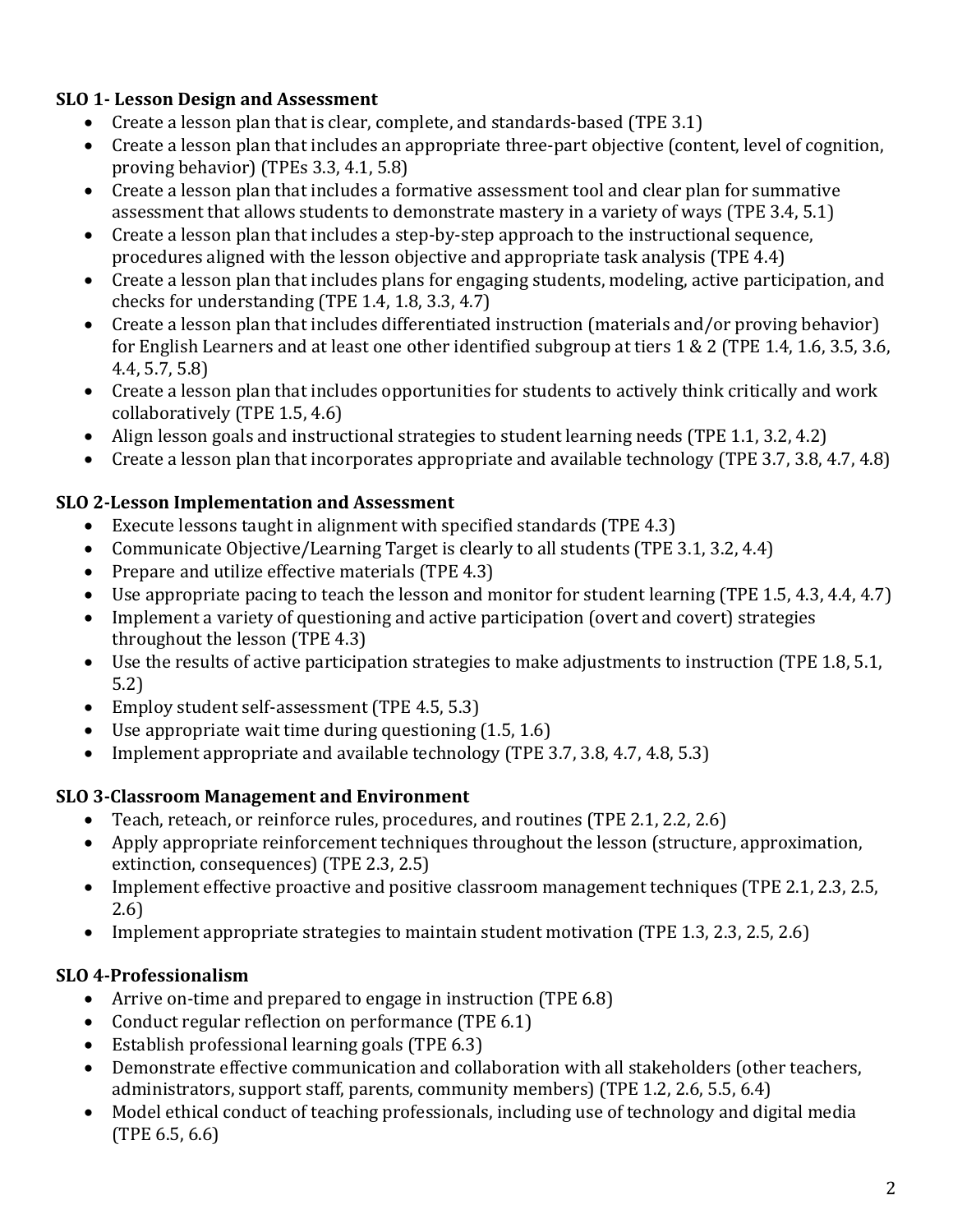# **Required Texts/Course Materials:**

- 1. Griffin, S. (2018). *Teaching and learning language arts from a diverse perspective: An anthology.* San Diego, California*:* Cognella Publishing. ISBN: 978-1516538645
- 2. Supplementary Readings will be available on the BeachBoard.
- 3. California['s Common Core Standards English Language Arts Literacy in History](javascript://) Social Studies [Science, and Technical Subjects](javascript://) (Linked on the BeachBoard under "Content")
- 4. California's Common Core Standards English Language Arts Development Standards (Linked on the BeachBoard under "Content")
- [http://www.cde.ca.gov/be/st/ss/documents/finalelaccssstandards.pdf.](http://www.cde.ca.gov/be/st/ss/documents/finalelaccssstandards.pdf) 5. RICA Content Specifications [http://www.ctcexams.nesinc.com/pdf/rc\\_content\\_specs.pdf](http://www.ctcexams.nesinc.com/pdf/rc_content_specs.pdf) (downloadable on the BeachBoard under "Content", "RICA")

# **Recommended Texts:**

- . California State Department of Education (2002). *Visual and performing arts framework for California Public Schools, K-12. SEPISEP*[Linked on the BeachBoard under "Content"]
- . International Society for Technology in Education (2018). *ISTE Standards for Educators*. <sup>[17]</sup> Linked on the BeachBoard under "Content")
- . International Society for Technology in Education (2018). *ISTE Standards for Students. Jinal* Linked on the BeachBoard under "Content")

# **Mode of Delivery and Technical Requirements:**

This course is conducted entirely through Alternative Modes of Instruction, using both synchronous online and asynchronous learning. Students will access the course material and activities on [BeachBoard](https://bbcsulb.desire2learn.com/d2l/home) and are required to participate in synchronous class meetings via [Zoom.](https://csulb.zoom.us/meeting) All students must have access to a computer or other device with Internet functionality to access BeachBoard and Zoom, participate in class activities, and complete assignments. Students must also have access to Internet sufficient to interact in synchronous meetings.

Students who experience unexpected technical issues for a class session or assignment will be provided with the opportunity to make up missed work. Students who experience technical issues during a synchronous meeting or with an assignment should email me as soon as possible to let me know.

To access this course on **BeachBoard and Zoom**, students will need access to the Internet and a supported web browser (Google Chrome or Firefox recommended). Log in to **BeachBoard** with your CSULB Campus ID and BeachID password. Once logged in, you will see the course listed in the My Courses widget; click on the title to access the course. To access Zoom, first [install the latest version](https://zoom.us/download) of the Zoom app on your device. Use the link provided and/or sign in using your CSULB Campus ID and BeachID password via Single Sign On to create or join a Zoom session. If students need technical assistance during the course or would like to report a technical issue with BeachBoard or Zoom, they should contact the [Technology Help](https://www.csulb.edu/academic-technology-services/academic-technology-resources-for-students)  [Desk.](https://www.csulb.edu/academic-technology-services/academic-technology-resources-for-students)

The university is expected to provide an in-person computer lab in the University Student Union during 2020-21 and the opportunity to borrow laptops and/or Wi-Fi hotspots, if needed. The university will send communications directly to students regarding accessing these resources.

We will use YouTube to upload videos for the ELD Lesson. You will have to create a private YouTube account to upload and share your ELD Lesson <5-minute video with your instructor. Your videos will not be shared with other teacher candidates in the course.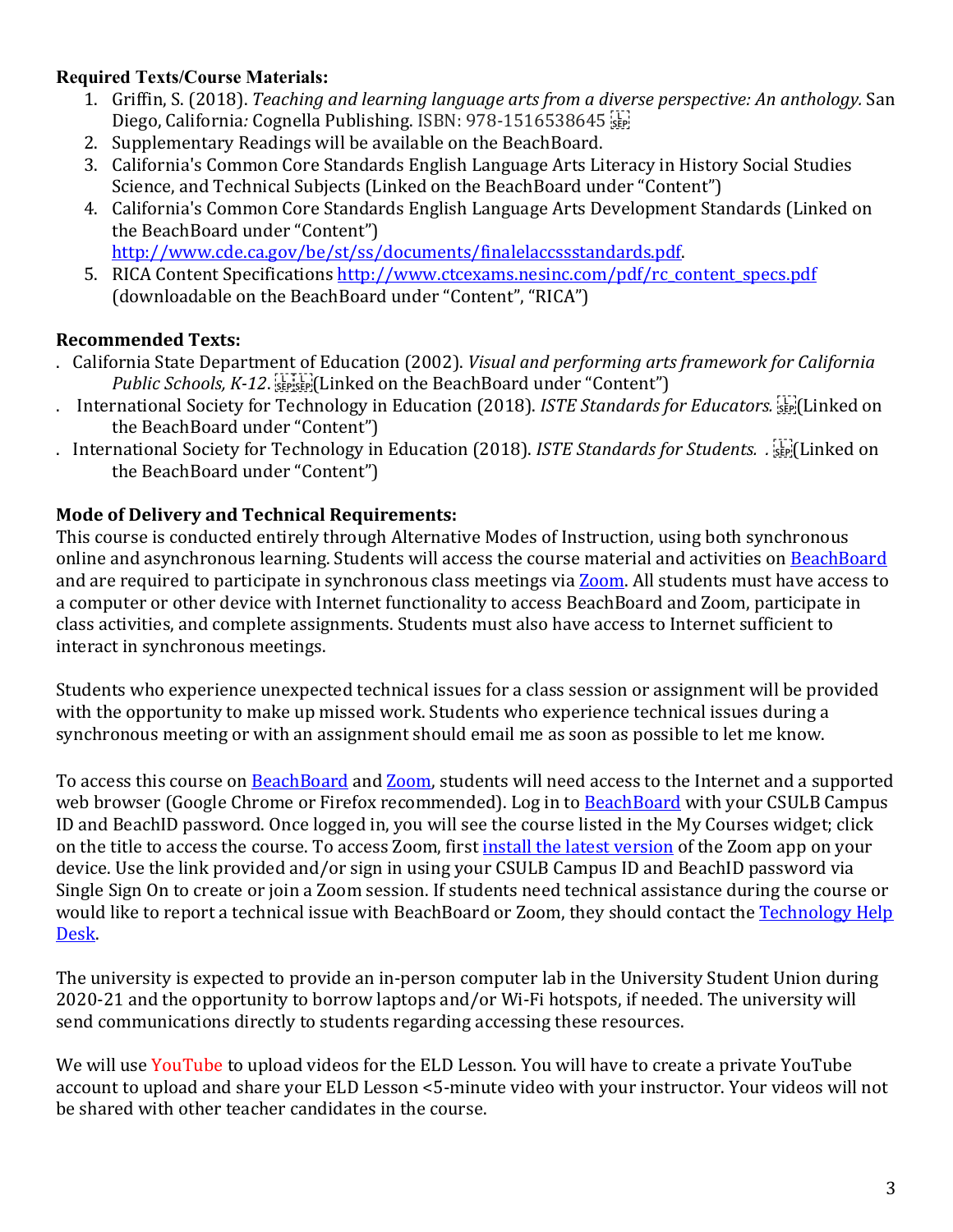# **Policy on CSULB Email Account:**

- 1. The CSULB campus email account, <first.lastname@student.csulb.edu>, is the default avenue of communication at CSULB. Active use of your CSULB campus email is essential for sending and receiving information related to this course and for university-wide business.
- 2. Please be sure that your BeachBoard account is set to use your university campus email account. For assistance, contact the CSULB Technology Help Desk (phone# 562-985-4959 or helpdesk@csulb.edu), also at [http://www.csulb.edu/divisions/aa/academic\\_technology/thd/](http://www.csulb.edu/divisions/aa/academic_technology/thd/)

### **Technical Assistance:**

- 1. If you need technical assistance at any time during the course or need to report a problem with BeachBoard, please contact the Technology Help Desk using their online form – http://web.csulb.edu/divisions/aa/academic\_technology/thd/contact/ or by phone at (562) 985- 4959 or visit them on campus in the Academic Service (AS) building, room 120.
- 2. To access this course on BeachBoard https://bbcsulb.desire2learn.com/ you will need access to the Internet and a supported Web browser (Firefox is the recommended browser). You log in to BeachBoard - https://bbcsulb.desire2learn.com/ with your CSULB Campus ID and BeachID password. Bookmark this link for future use, or you can always access it by going to CSULB http://www.csulb.edu/'s homepage and clicking on the BeachBoard link at the top of the page. Once logged in to BeachBoard, you will see the course listed in the My Courses widget on the right; click on the title to enter the course.

### **BeachBoard Support**:

Email: helpdesk@csulb.edu,

http://www.csulb.edu/divisions/aa/academic\_technology/thd/contact/ Phone: (562) 985- 4959 Drop in: Academic Services Building, Room 120 (AS 120)

### **System check for BeachBoard:**

https://bbcsulb.desire2learn.com/d2l/tools/system\_check/systemcheck.asp?ou=6605

### **Check for Supported Browsers:**

http://www.csulb.edu/divisions/aa/academic\_technology/itss/beachboard/help/browser\_issues solutions. html

### **BeachBoard Student Help Site:**

http://www.csulb.edu/divisions/aa/academic\_technology/itss/beachboard/help/students/index .html

### **University Plagiarism/Academic Integrity Policy**

There is zero tolerance for cheating, plagiarism, or any other violation of academic integrity in this course. Work submitted is assumed to be original unless your source material is documented using proper citations. Using the ideas or words of another person, even a peer or a web site, as if it were your own, constitutes plagiarism. It is your responsibility to review the University policy on [Cheating and](http://catalog.csulb.edu/content.php?catoid=5&navoid=369#cheating-and-plagiarism) Plagiarism that governs your participation in courses at CSULB.

### **University Withdrawal Policy**

Class withdrawals during the final 3 weeks of instruction are not permitted except for a very serious and compelling reason such as accident or serious injury that is clearly beyond the student's control and the assignment of an Incomplete grade is inappropriate (see [Grades\)](http://www.csulb.edu/depts/enrollment/student_academic_records/grading.html). Application for withdrawal from CSULB or from a class must be filed by the student [online,](https://www.csulb.edu/student-records/dropping-and-withdrawing) whether or not the student has ever attended the class; otherwise, the student will receive a grade of "WU" (unauthorized withdrawal) in the course. View the CSULB guidelines on [Dropping and Withdrawal](https://www.csulb.edu/student-records/dropping-and-withdrawing#:%7E:text=Policy,after%20separation%20from%20the%20university.) for more detailed information.

### **Special Needs Accommodations**

*Students with a disability or medical restriction who are requesting a classroom or academic accommodation should contact the Bob Murphy Access Center (BMAC) located in the Student Success Center, #110, or by phone at 562-985-5401 or via email at [BMAC@csulb.edu.](mailto:BMAC@csulb.edu) The BMAC will work with the student to identify a*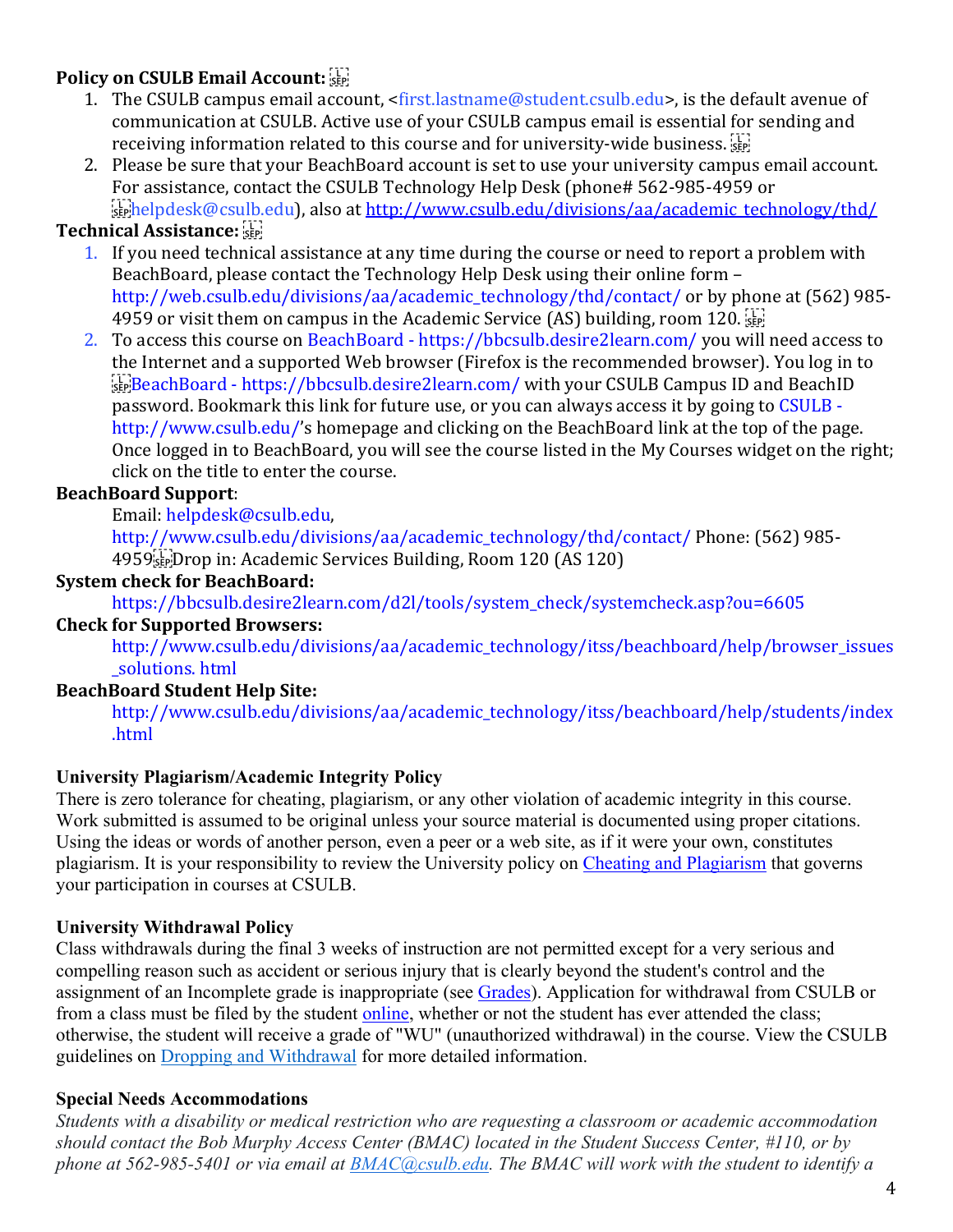*reasonable accommodation in partnership with appropriate academic offices and medical providers. We encourage students to reach out to BMAC as soon as possible. It is the student's responsibility to notify the instructor in advance of the need for accommodation related to a university-verified disability.* If you require accommodations you must advise the instructor on the first day of class.

# Additional Information

### **Student Support Services**

The Division of Student Affairs has prepared a helpful guide, [Student Resources During COVID-19.](https://rb.gy/ql7w8j) A full list of student support services is also available on the [Programs and Services](http://web.csulb.edu/divisions/students/programs.html) website. All units and programs are offering services, primarily in a virtual format; visit individual websites for up-to-date contact information.

Students who are facing challenges resulting in housing and/or food insecurity are urged to contact the Basic [Needs Program.](http://web.csulb.edu/divisions/students/basic_needs_program/index.html) Students may also email [supportingstudents@csulb.edu](mailto:supportingstudents@csulb.edu) or call (562) 985-2038*.*

# Course Policies

# **In-Class Course Work**

- Professional dispositions include display of courtesy toward the instructor and classmates, punctual attendance, observance of due dates, flexibility regarding assignments, and unanticipated changes in the course calendar.
- Participation includes demonstration of active contribution to small group and whole class discussion, posing clarification, reflective, and/or information-seeking questions, and communicating ideas or concerns with the instructor.

# **Attendance and Participation**

- Attendance (e.g., being present for all synchronous class sessions via Zoom) and active participation are essential to your success in this class and is 20% of your grade. Non-participation in either synchronous or asynchronous aspects of the course will negatively impact your grade.
- Students are expected to attend classes promptly and regularly. Please refer to and get familiar with the CSULB Attendance Policy:

[http://web.csulb.edu/divisions/aa/catalog/current/academic\\_information/class\\_attendance.html](http://web.csulb.edu/divisions/aa/catalog/current/academic_information/class_attendance.html)

- On-time attendance at the first class is mandatory. Attendance will be taken at the beginning of each class, and occasionally at the end of class. Any student not attending the first class will be dropped.
- One absence is allowed with no explanation required. Any additional absences or late arrivals more than 30 minutes to class will result in a deduction of 5 points for each absence or tardy from the total possible points in the course, unless it is an official excused absence. Excused absences will be granted only if written evidence (e.g. a doctor's written notice, a letter for jury duty, or a copy of a funeral program) is provided in a timely manner. (University Attendance Policy, PS 01-01, defines excused absences as 1) illness or injury to the student; 2) death, injury, or serious illness of an immediate family member or the like; 3) religious reasons [California Educational Code section 89320]; 4) jury duty or government obligation; 5) University sanctioned or approved activities.)
- *Students missing 3 or more classes will be advised to drop the class and retake it in a subsequent semester.*
- *Students who plan to be tardy or absent must email the professor before class.*

# **Course Communication**

- 1. We will communicate through BeachBoard, Zoom and email.
- 2. Email only using your CSULB email, not through BeachBoard. Emails sent through BeachBoard will likely end up in a spam folder.
- 3. Students should be sure to check their CSULB email accounts a minimum of once per week to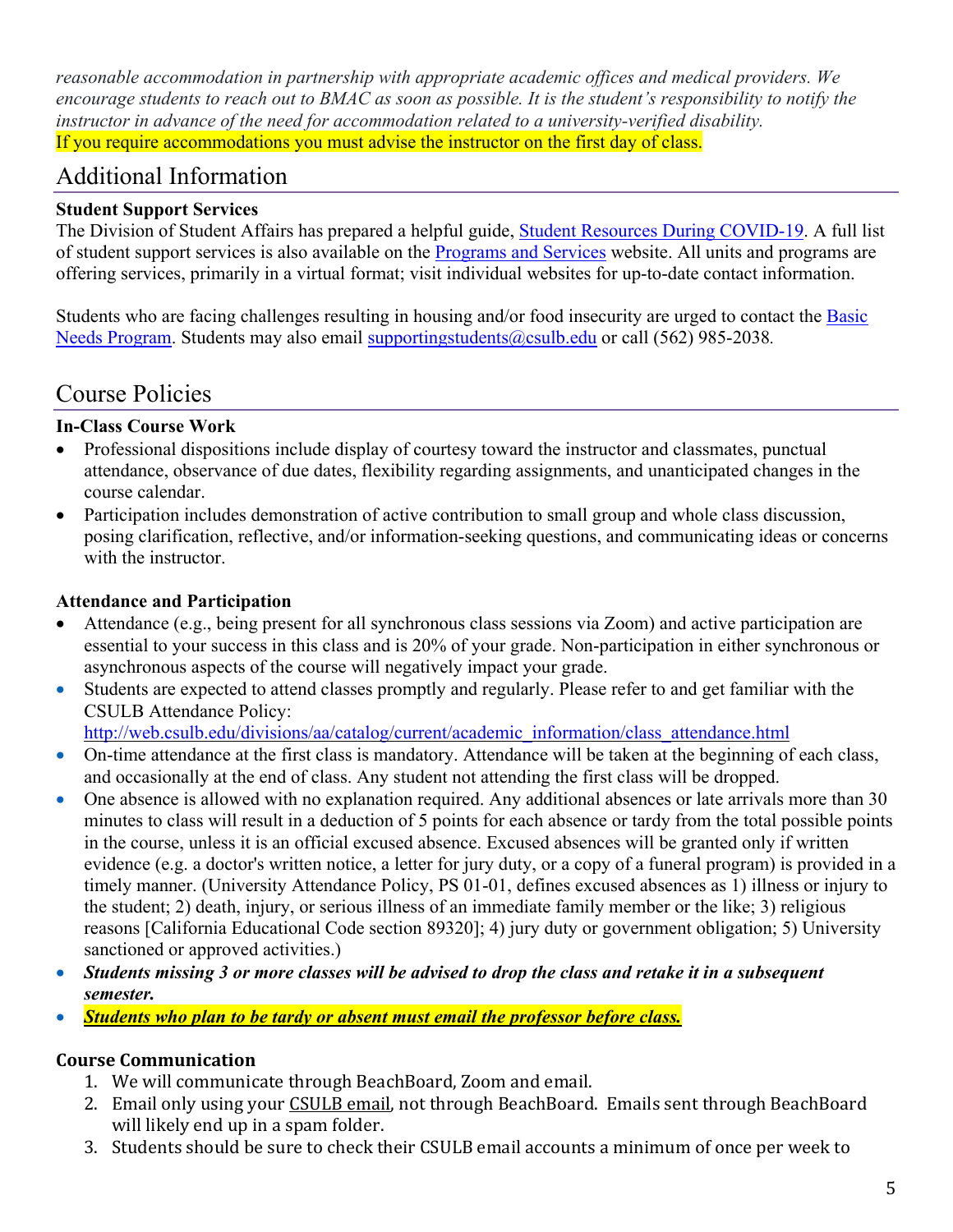receive important communications about the course from the instructor or other enrolled students.

- 4. Students may meet with the instructor during office hours, by appointment, or via email.
- 5. Instructor will respond to emails in a timely manner, usually within 24-48 hours.
- 6. It is expected that all students log onto BeachBoard at least twice throughout the week.
- 7. Checklists and materials for each of the course modules are posted in the Content tab on BeachBoard.
- 8. Online participation will be monitored.

### **S4 @ The Beach**

- ALL credential candidates are required to log their fieldwork hours on  $S4@$  The Beach. Due to the pandemic, we will use alternative assignments to meet the requirements.
- Information on how to complete the Fieldwork log can be found on the Office of Clinical Practice website at [www.csulb.edu/ocps4.](http://www.csulb.edu/ocps4)

# Additional Information

### **Student Support Services**

The Division of Student Affairs has prepared a helpful guide, [Student Resources During COVID-19.](https://rb.gy/ql7w8j) A full list of student support services is also available on the [Programs and Services](http://web.csulb.edu/divisions/students/programs.html) website. All units and programs are offering services, primarily in a virtual format; visit individual websites for up-to-date contact information.

Students who are facing challenges resulting in housing and/or food insecurity are urged to contact the [Basic](http://web.csulb.edu/divisions/students/basic_needs_program/index.html)  [Needs Program.](http://web.csulb.edu/divisions/students/basic_needs_program/index.html) Students may also email [supportingstudents@csulb.edu](mailto:supportingstudents@csulb.edu) or call (562) 985-2038*.*

### **Course Grading:**

- It is highly encouraged that students are self-advocating and proactive in contacting the instructor if they are falling behind or anticipate absences or missing assignments.
- Assignments are performance-based and graded per specific criteria as stated on each assignment rubric and grades are based on specific evaluation criteria listed on rubrics for each assignment.
- Prior to completing any assignment, use the rubric as a checklist for your work.
- On time submissions are eligible for full credit.
- Assignments will not be accepted after seven days of the due date unless an agreement has been made between the instructor and the teacher candidate and will not be graded.
- At the instructor's discretion, a student may resubmit assignments for a higher grade, excluding the Signature Assignment.
- Partial or off-topic assignments will not be accepted for grading.
- Keep a copy of each assignment for your own records.

### **Grading Scale**

| <b>Letter Grade</b> | Percentage    |
|---------------------|---------------|
|                     | 90-100%       |
| B                   | 80-89%        |
|                     | 70-79%        |
| D                   | 60-69%        |
| E                   | 59% and below |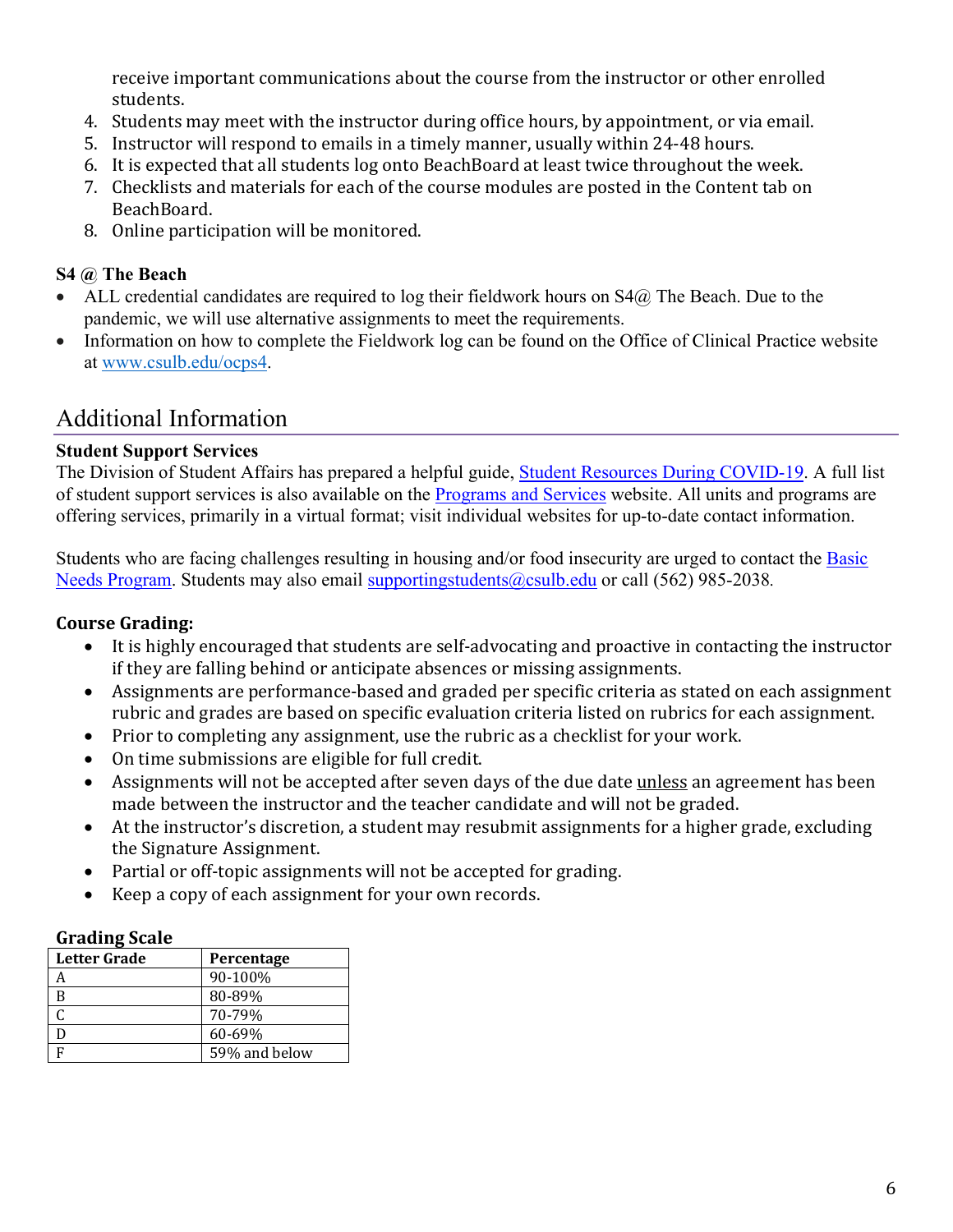### **DESCRIPTION OF ASSIGNMENTS**

#### **In our course you will conduct a literature study. That means that you will use one picture book for all assignments throughout the semester.**

#### **Class Engagement**

- You will access all course materials, complete assigned readings and submit required activities.
- You will use the weekly checklists to guide your learning.
- You are responsible for the information and requirements stated in this course syllabus; guidelines for course assignments; instructional materials and announcements posted on the BeachBoard; and email communications.
- You are expected to download all course-related materials to your computer and put them in respective folders and subfolders. Downloaded course materials should be in a folder or a subfolder from which you can easily retrieve. See Schedule on BeachBoard under "Course Documents".

#### **ELD Lesson**

- You will write a formal lesson plan based upon the ELD standards and your assessment of the language level of your EL Focus Student. ELD utilizes a wide range of strategies to foster comprehension and fluency for English Learners (ELs).
- You will select two sets of words (four verbs and four nouns) for a minimum of eight (8) total words from your children's storybook to teach using ELD techniques.
- Alternative assignment due to pandemic: You will design and record yourself practicing delivering an ELD lesson.
- Prior to teaching the lesson, Teacher Candidates will record themselves practicing the lesson (< 5 minutes). Upload the video to YouTube and add the link at the bottom of your lesson plan. Your videos will not be shared with other teacher candidates in the course.

#### **Spelling Assessment**

- Alternative assignment due to pandemic: Teacher candidates will analyze two writing samples from a first or fifth grade student.
- Use multiple forms of on-going, authentic assessment of the stages of spelling.
- Identify a child's strengths and needs and make recommendations for spelling and/or grammar; and writing instruction.

**Signature Assignment: Writing Process: Instruction, Assessment and Reflection**

- Alternative assignment due to pandemic: You will pair with another Teacher Candidate. Each of you will take turns being the "teacher" and "student". Using any video conferencing tool (Zoom, FaceTime, Google Duo, etc.), the "teacher" and "student" will select a focus for the writing.
- The "teacher" will walk the "student" through the entire writing process: prewrite, draft, revise, edit and publish.
- See Appendix A for requirements and rubric.

#### 1. Visual and Performing Arts (VAPA) Lesson

- This part of your literature study unit moves "beyond" the selected work of children's literature, but it remains based upon the book. In this case, the content will be derived from the Visual & Performing Arts Framework (visual arts, drama, dance, music).
- Using a theme, idea, or artistic technique found in the storybook, you will create a VAPA project that includes grade level VAPA and ELA standards.
- Alternative assignment due to pandemic: You will not submit a lesson plan, but you will post pictures of the activities and final product(s) to the Discussion Board.

#### **Virtual Field Trip**

- Taking inspiration from your picture book, you will choose a content area and integrate it with ELA and technology.
- Alternative assignment due to pandemic: You will upload your Virtual Field Trip to Discussion Board and provide feedback to at least 5 other classmate's Virtual Field Trips.
- You must include the following:
	- Content Area, Subject, Grade Level, ELA Standards, Content Area Standards,
	- Basic facts about that topic (examples: population, demographic info, significance of topic, etc.), Places to visit in that location or places to visit to learn about the topic (examples: cities, buildings, museums,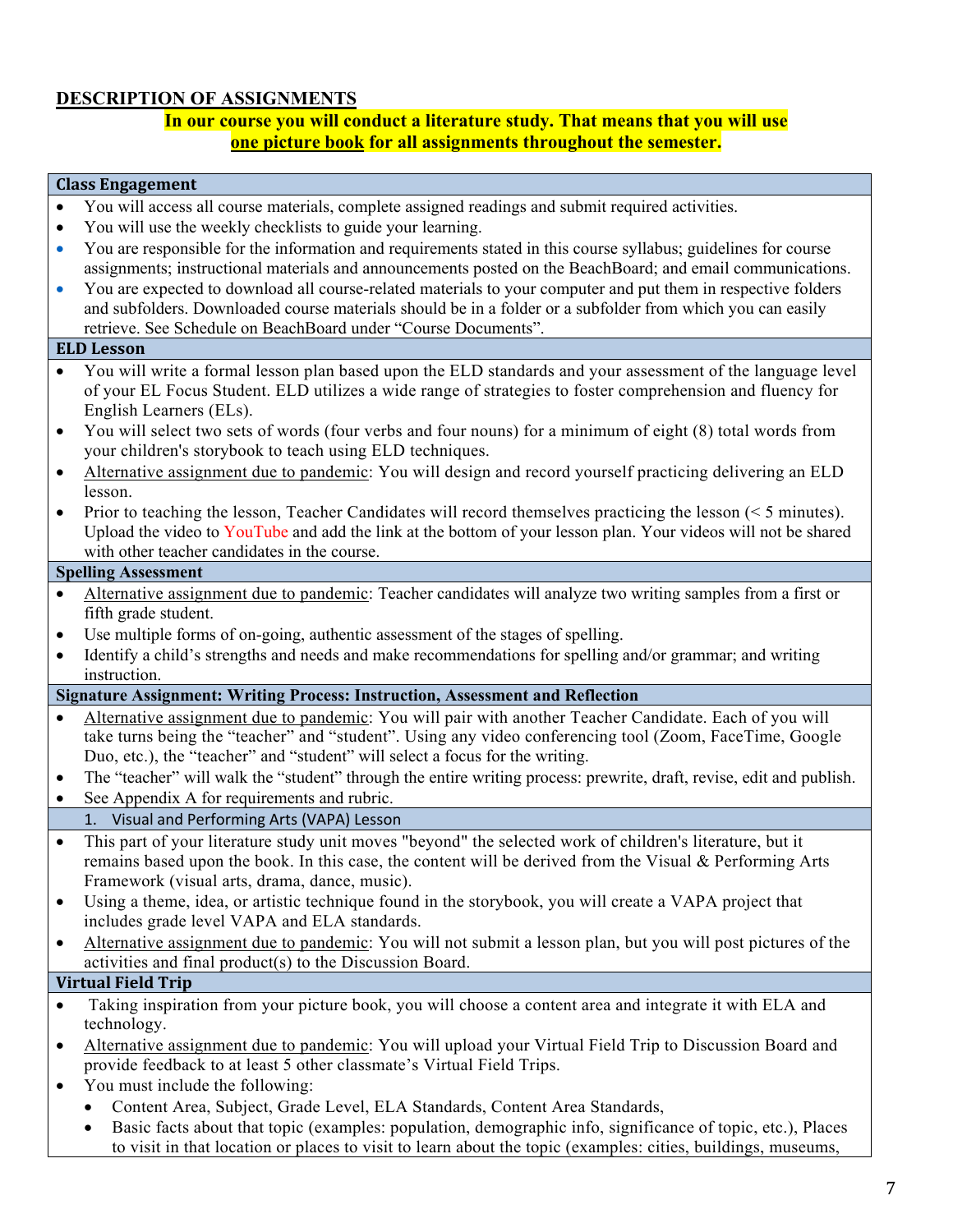statues), Pictures and images, and a culminating activity.

• **You must include links to external sources. That is what makes the field trip interactive! Failure to do so will result in a significant grade reduction.**

#### **Field Experience, Clinical 2**

- In response to the global pandemic, this course has been modified. Instead of working with a small group of students, you will complete *Alternative Assignments* (viewing video lessons and working with another Teacher Candidate). Detailed descriptions of each lesson will be on BeachBoard.
- After you upload or copy/paste the alternative assignments to S4  $@$  The Beach, you will upload a copy of that file to Beachboard's Dropbox.

| <b>Field Experience Alternative Assignment Equivalency Hours</b> |          |  |  |
|------------------------------------------------------------------|----------|--|--|
| <b>ELD</b> Lesson                                                | 2 hours  |  |  |
| <b>Spelling Assessment</b>                                       | 2 hours  |  |  |
| <b>Signature Assignment: Writing Process</b>                     | 3 hours  |  |  |
| VAPA Lesson                                                      | 1 hour   |  |  |
| Virtual Field Trip                                               | 2 hours  |  |  |
| <b>Total Hours:</b>                                              | 10 hours |  |  |

#### **Evaluation Method**

| <b>Assignment Description</b>                | <b>Points</b> | Linked to SLO    |
|----------------------------------------------|---------------|------------------|
| Attendance/In Class Participation            | 20            | $SLO$ #4         |
| <b>ELD</b> Lesson                            | 10            | $SLO$ #2         |
| <b>Spelling Assessment</b>                   | 15            | $SLO$ #2         |
| <b>Signature Assignment: Writing Process</b> | 20            | $SLO$ #2         |
| <b>VAPA Lesson</b>                           | 10            | $SLO$ #2         |
| Virtual Fieldtrip                            | 20            | SLO#1            |
| Fieldwork (S4 $\omega$ ) The Beach)          |               | $SLOs \# 3 \& 4$ |

### **Syllabus Changes**

The instructor reserves the right to alter this syllabus and/or the structure of the course, including components of the BeachBoard platform, assignments and deadlines, if situations that arise that necessitate doing so.

#### **How to Earn an A in This Course?**

- 2. Have a thorough understanding about the course expectations.
- 3. Use the weekly updates and checklists to guide you through the week's content and assignments.
- 4. Complete all required readings (textbooks and articles) and course assignments.
- 5. Attend required Zooms, post timely to Discussion Boards and be prepared to actively participate in discussions.
- 6. DO NOT wait until the due date to start working on an assignment and follow guidelines for course assignments.
- 7. Ask the McWho questions in a timely manner and attend Zoom Pop-ups for assignments for clarification.
- 8. Respect everyone in the learning community.
- 9. Most importantly, enjoy the learning process!

# I look forward to a successful semester! Prof. McWho

### **Appendix A**



**Multiple Subject Credential Program Signature Assignment for EDEL 442: Teaching Language Arts** *Process Writing: Instruction, Assessment, and Reflection*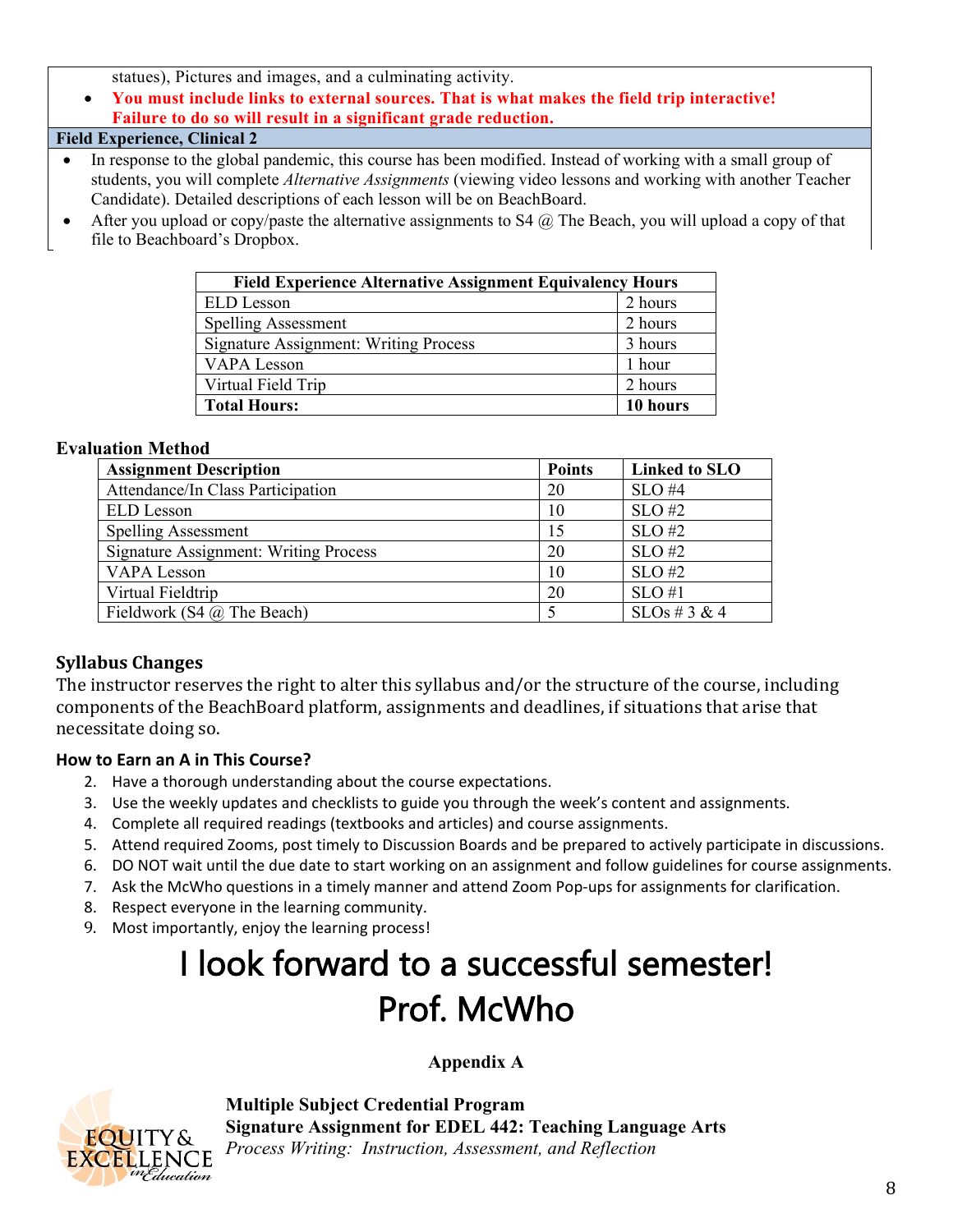## **Program Learning Outcome Assessed:**

# **SLO 2**-**Lesson Implementation and Assessment**

- 1. Lesson is taught in alignment with specified standards (TPE 4.3)
- 2. Objective/Learning Target is clearly communicated to all Teacher Candidates (TPE 3.1, 3.2, 4.4)
- 3. Materials are prepared and utilized effectively (TPE 4.3)
- 4. Appropriate pacing is used to teach the lesson and monitor for student learning (TPE 1.5, 4.3, 4.4, 4.7)
- 5. A variety of questioning and active participation (overt and covert) strategies are used throughout the lesson (TPE 4.3)
- 6. The results of active participation strategies are used to adjust the instruction (TPE 1.8, 5.1, 5.2)
- 7. Teacher Candidates are engaged in self-assessment (TPE 4.5, 5.3)
- 9. Effectively implements appropriate and available technology (TPE 3.7, 3.8, 4.7, 4.8, 5.3)

# **Alternative Assignment due to Pandemic: Directions for Teacher Candidates**

1. You will teach your lessons to your "focus student" (family member/friend's child (TK-8) or with a partner from our course).

2. Based on your **mentor text and ELA standards**, you will teach each stage of the writing process: prewrite, draft, revise, edit and publish. Refer to Signature Assignment PowerPoint in our Signature Assignment Content Tab.

3. If working with a partner from the course, you will each take turns with the roles of "teacher" and "student". Partners will videoconference each other, using any video conferencing tool (Zoom, FaceTime, Google Duo, etc.).

4. Write your reflection by responding to the prompts in the Signature Assignment Reflection Guiding Questions in our Signature Assignment Content Tab.

5. Upload scanned copies of your "focus student's" writing, which reflects each stage of the writing process (see below for detailed directions).

# **1) Writing Instruction and Assessment**

Your "student" will participate in a writing process and writing assessment activity. You have two options. Please choose from the following:

**A)** A published **book** from your "student" that will be submitted for this assignment. In addition, evidence of the writing process (drafts) must be turned in.

Requirements include:

- Evidence of effective writing instructional strategies
- Applied formative, summative, and student self-assessment
- Appropriate use of available technology
- A bound or digital book
- Prewriting
- Rough drafts
- Edited piece
- Final copy of the writing (must be typed)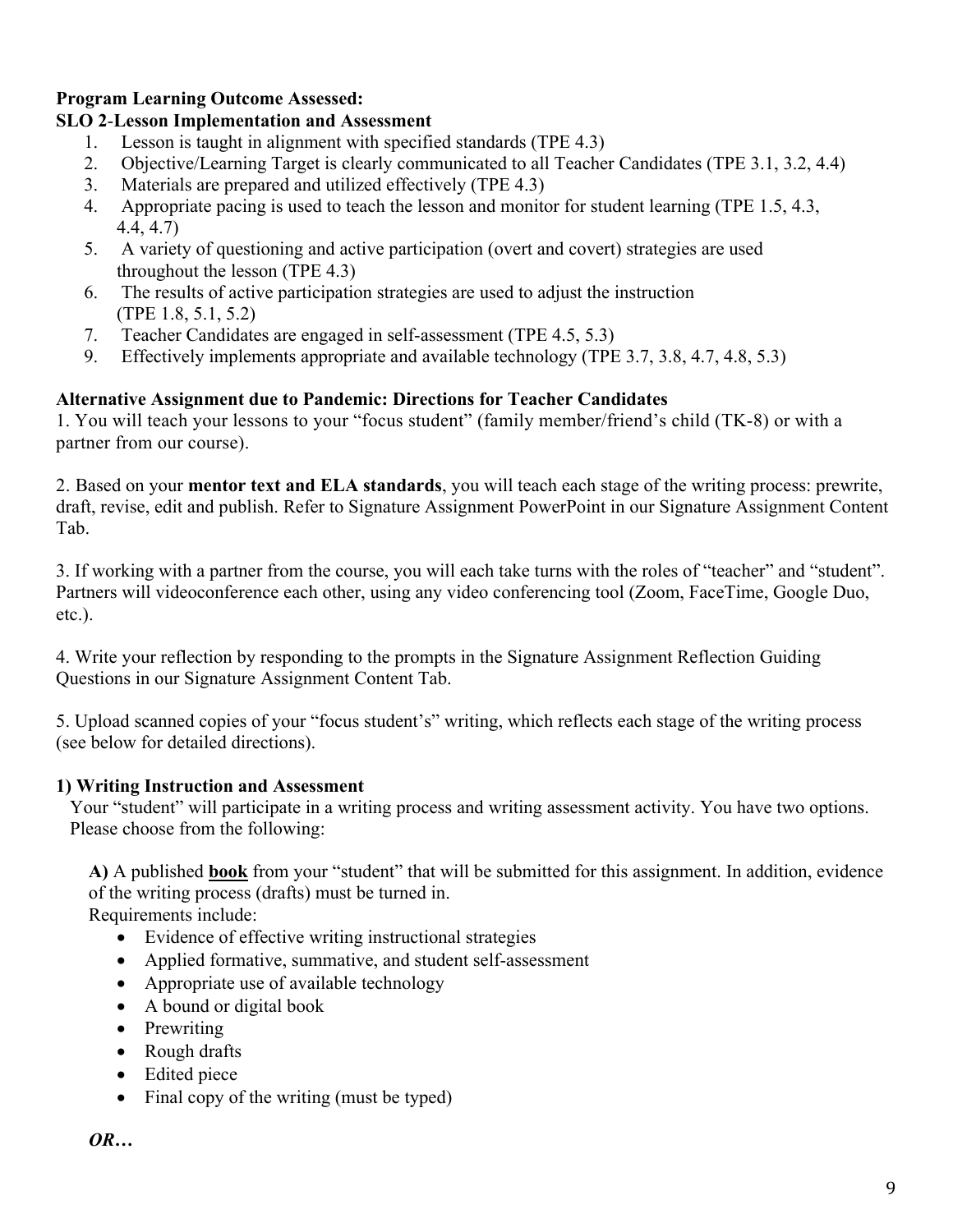**B)** A published **writing piece** from your "student" that will be submitted for this assignment. In addition, evidence of the writing process (drafts) must be turned in.

Requirements include:

- Evidence of effective writing instructional strategies
- Applied formative, summative, and student self-assessment
- Appropriate use of available technology
- Prewriting
- Drafting
- Revising
- Editing
- Publishing (final copy of the writing must be typed)

### **2) Reflection and assessment**

Includes formative, summative, and student self-assessment and analysis of the Writing Instruction and Assessment activity.

### **DIRECTIONS FOR THE REFLECTION AND SELF-ASSESSMENT ESSAY:**

- To complete this assignment, write a reflective analysis about the writing instruction and assessment experience.
- Discuss the relationship between collecting and analyzing assessment data to providing instructional adaptations for your "student".
- Discuss how your experience is informed by theory and practice by making reference to your readings in the required textbooks, and to RICA Content Specifications.

### **Required Expectations**

As part of this project you should provide the following: (1) an appropriate and detailed language objective, (2) clearly identified writing strategies (3) evidence of the writing process (pre-writing, drafts, revising, editing), (4) final typed copy of book or published writing and (5) reflective analysis and assessment. It is expected that you will use your discipline specific knowledge to make decisions about adaptations and generated rationale statements.

| Legend              |                                                         |  |  |
|---------------------|---------------------------------------------------------|--|--|
| <b>Total Points</b> | <b>College of Education Assessment Scale Equivalent</b> |  |  |
| $16 - 20$           | 4 (Exceeds Expectations)                                |  |  |
| $11 - 15$           | 3 (Meets Expectations)                                  |  |  |
| $7 - 10$            | 2 (Meets Some Expectations)                             |  |  |
| $3-6$               | 1 (Does Not Meet Expectations)                          |  |  |
| $0 - 2$             | $0$ (Can't Score)                                       |  |  |